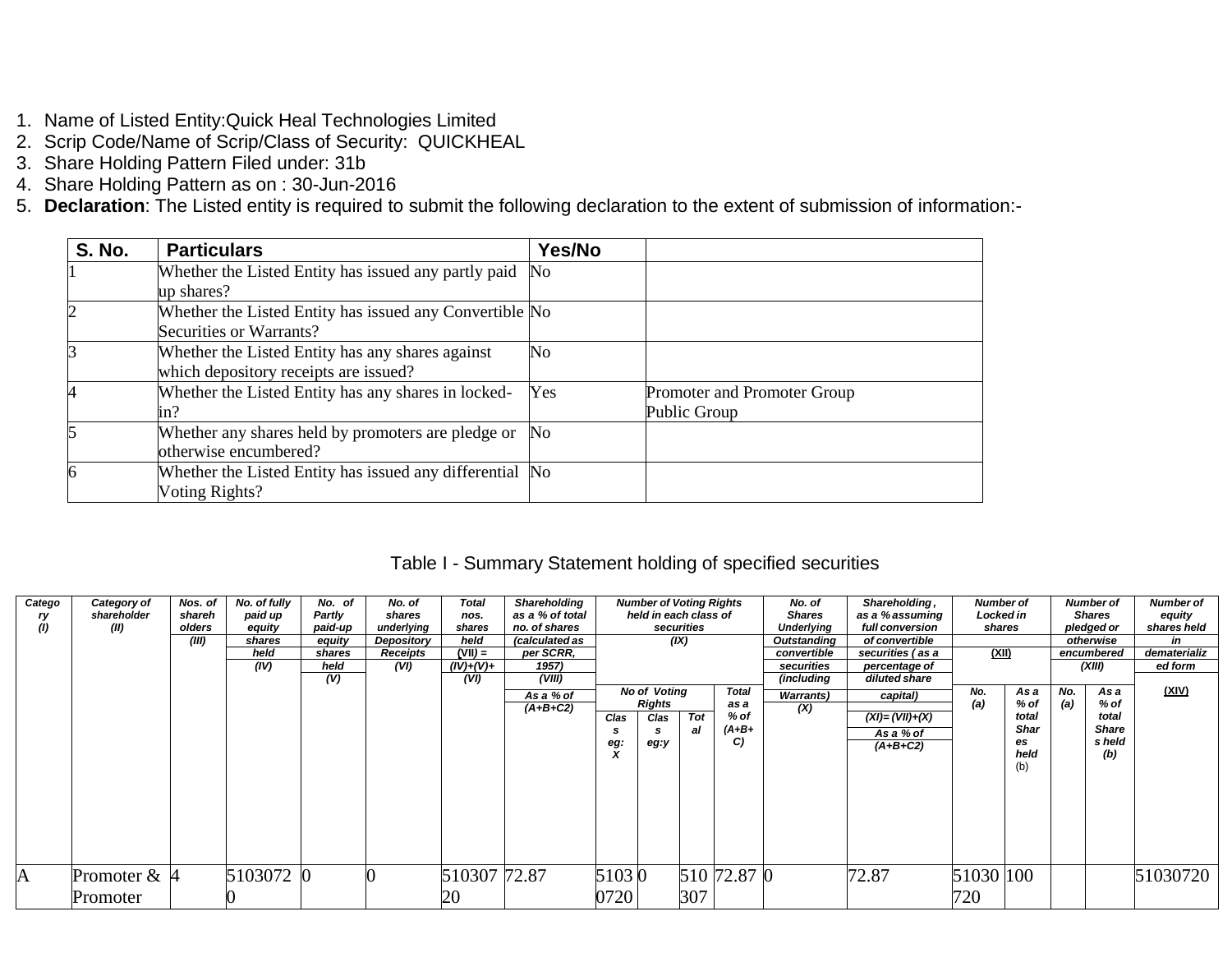|                | Group         |       |                 |  |              |        |   | 20  |             |       |             |                |          |              |          |
|----------------|---------------|-------|-----------------|--|--------------|--------|---|-----|-------------|-------|-------------|----------------|----------|--------------|----------|
| B              | Public        | 71021 | 1900019 0       |  | 190001 27.13 | 1900 0 |   |     | 190 27.13 0 | 27.13 | 14664.77    |                |          |              | 19000197 |
|                |               |       |                 |  | 98           | 0198   |   | 001 |             |       |             |                |          |              |          |
|                |               |       |                 |  |              |        |   | 98  |             |       |             |                |          |              |          |
| $\mathsf{C}$   | Non           |       |                 |  |              |        |   | 0   |             |       |             | $\overline{0}$ | $\bf{0}$ | $\mathbf{0}$ | $\bf{0}$ |
|                | Promoter-     |       |                 |  |              |        |   |     |             |       |             |                |          |              |          |
|                | Non Public    |       |                 |  |              |        |   |     |             |       |             |                |          |              |          |
| C1             | <b>Shares</b> |       |                 |  |              |        | ∩ |     |             |       |             |                |          |              |          |
|                | underlying    |       |                 |  |              |        |   |     |             |       |             |                |          |              |          |
|                | <b>DRs</b>    |       |                 |  |              |        |   |     |             |       |             |                |          |              |          |
| C <sub>2</sub> | Shares held   |       |                 |  |              |        |   |     |             |       |             |                |          |              |          |
|                | by            |       |                 |  |              |        |   |     |             |       |             |                |          |              |          |
|                | Employee      |       |                 |  |              |        |   |     |             |       |             |                |          |              |          |
|                | Trusts        |       |                 |  |              |        |   |     |             |       |             |                |          |              |          |
|                | Total         |       | 71025 7003091 0 |  | 700309 100   | 70030  |   |     | 700 100     | 100   | 51177 73.08 |                |          |              | 70030917 |
|                |               |       |                 |  | 18           | 0918   |   | 309 |             |       | 364         |                |          |              |          |
|                |               |       |                 |  |              |        |   | 18  |             |       |             |                |          |              |          |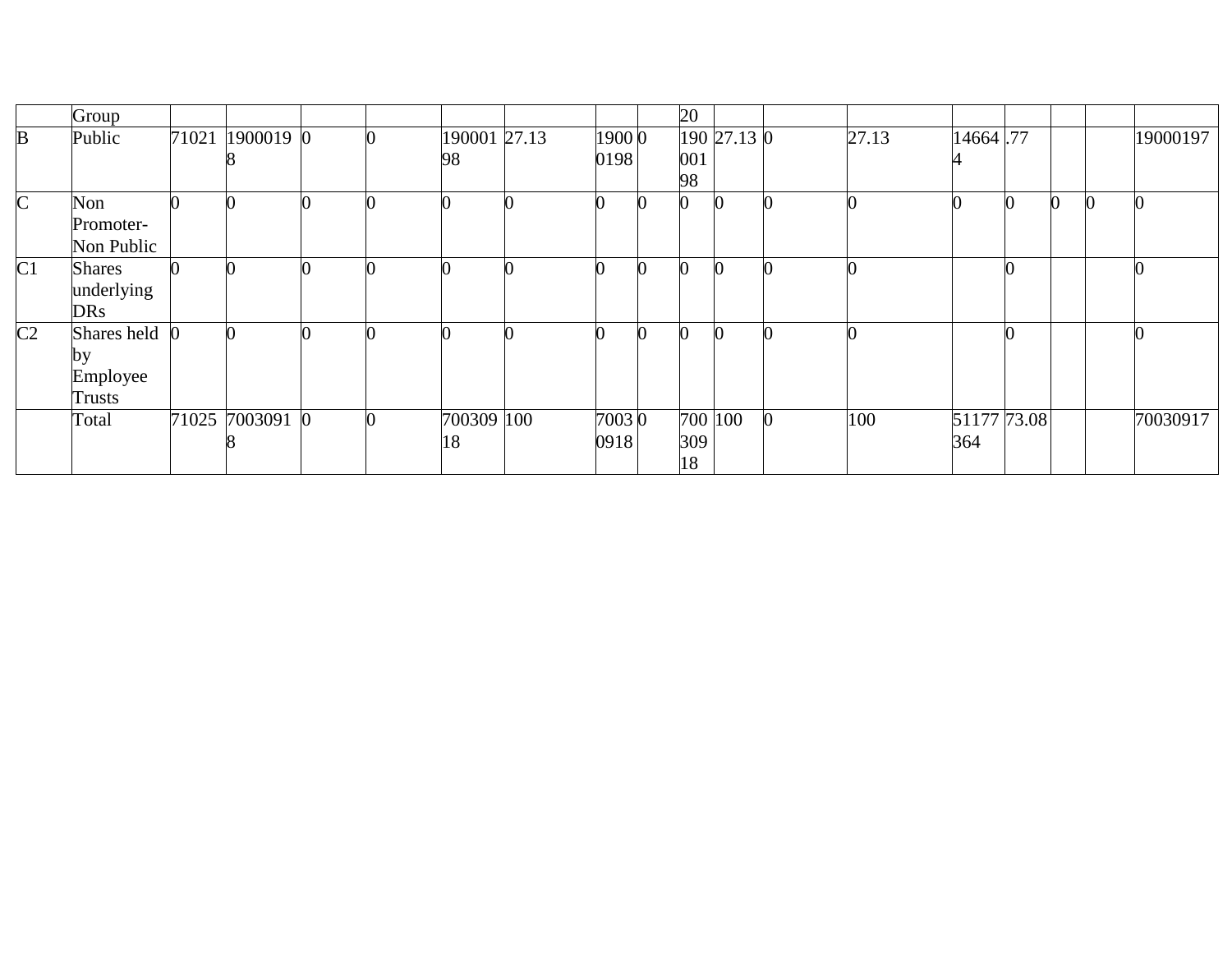|             | <b>Category &amp; Name</b> | PAN         | No. of         | No. of          | Partly         | Nos. of                              | <b>Total</b>               | <b>Sharehol</b>     |        |                            |                  | <b>Number of Voting Rights held in</b> | No. of                    | Shareholdin                 |          | <b>Number of</b> |     | <b>Number of</b>        | <b>Number of</b>               |
|-------------|----------------------------|-------------|----------------|-----------------|----------------|--------------------------------------|----------------------------|---------------------|--------|----------------------------|------------------|----------------------------------------|---------------------------|-----------------------------|----------|------------------|-----|-------------------------|--------------------------------|
|             | of the                     | (II)        | shareh         | fully           | paid-up        | shares                               | nos.                       | ding %              |        | each class of securities   |                  |                                        | <b>Shares</b>             | $g$ , as a $%$              |          | Locked in        |     | <b>Shares</b>           | equity                         |
|             | <b>Shareholders</b>        |             | older          | paid            | equity         | underlying                           | shares                     | calculate           |        |                            | (IX)             |                                        | <b>Underlying</b>         | assuming                    |          | shares           |     | pledged or              | shares held                    |
|             | (1)                        |             | (III)          | up              | shares<br>held | <b>Depository</b><br><b>Receipts</b> | held<br>$(VII =$           | $d$ as per<br>SCRR, |        |                            |                  |                                        | <b>Outstanding</b>        | full<br>conversion          |          | (XII)            |     | otherwise<br>encumbered | $\overline{m}$<br>dematerializ |
|             |                            |             |                | equity<br>share | (V)            | (VI)                                 | $\overrightarrow{IV+V+VI}$ | 1957                |        |                            |                  |                                        | convertible<br>securities | $\overline{of}$             |          |                  |     | $\chi$ iii)             | ed form                        |
|             |                            |             |                | s held          |                |                                      |                            |                     |        | <b>No of Voting Rights</b> |                  | <b>Total as</b>                        | (including                | convertible                 | No.      | As a             | No. | As a                    | (XIV)                          |
|             |                            |             |                | (IV)            |                |                                      |                            | As a % of           |        |                            |                  | a % of                                 | <b>Warrants)</b>          | securities (                | (a)      | $%$ of           | (a) | $%$ of                  |                                |
|             |                            |             |                |                 |                |                                      |                            | $(A+B+C2)$          |        |                            |                  | <b>Total</b>                           | (X)                       | as a                        |          | total            |     | total                   |                                |
|             |                            |             |                |                 |                |                                      |                            | (VIII)              | Class  | <b>Class</b>               | Tot              | <b>Voting</b>                          |                           | percentage                  |          | <b>Shar</b>      |     | share                   |                                |
|             |                            |             |                |                 |                |                                      |                            |                     | X      | Y                          | al               | rights                                 |                           | of diluted                  |          | es               |     | s held                  |                                |
|             |                            |             |                |                 |                |                                      |                            |                     |        |                            |                  |                                        |                           | share                       |          | held             |     | (b)                     |                                |
|             |                            |             |                |                 |                |                                      |                            |                     |        |                            |                  |                                        |                           | capital)<br>$(XI) =$        |          | (b)              |     |                         |                                |
|             |                            |             |                |                 |                |                                      |                            |                     |        |                            |                  |                                        |                           | $\overline{(VII)+(X)}$ as a |          |                  |     |                         |                                |
|             |                            |             |                |                 |                |                                      |                            |                     |        |                            |                  |                                        |                           | $%$ of                      |          |                  |     |                         |                                |
|             |                            |             |                |                 |                |                                      |                            |                     |        |                            |                  |                                        |                           | $A+B+C2$                    |          |                  |     |                         |                                |
|             |                            |             |                |                 |                |                                      |                            |                     |        |                            |                  |                                        |                           |                             |          |                  |     |                         |                                |
|             | Indian                     |             |                |                 |                |                                      |                            |                     |        |                            |                  |                                        |                           |                             |          |                  |     |                         |                                |
| a           | Individuals/Hi             |             | $\overline{4}$ | 510300          |                |                                      | 510307 72.87               |                     | 510300 |                            |                  | 510 72.87                              |                           | 72.87                       | 5103 100 |                  |     |                         | 51030720                       |
|             | ndu undivided              |             |                | 720             |                |                                      | 20                         |                     | 720    |                            | 307              |                                        |                           |                             | 0720     |                  |     |                         |                                |
|             |                            |             |                |                 |                |                                      |                            |                     |        |                            |                  |                                        |                           |                             |          |                  |     |                         |                                |
|             | Family                     |             |                |                 |                |                                      |                            |                     |        |                            | 20               |                                        |                           |                             |          |                  |     |                         |                                |
|             | Anupama K                  | <b>AGH</b>  |                | 500390          |                | 0                                    | 500397 7.15                |                     | 500390 |                            |                  | 500 7.15                               |                           | 7.15                        | 5003 100 |                  |     |                         | 5003976                        |
|             | Katkar                     | <b>PK37</b> |                | 76              |                |                                      |                            |                     | 76     |                            | 397              |                                        |                           |                             | 976      |                  |     |                         |                                |
|             |                            |             |                |                 |                |                                      |                            |                     |        |                            |                  |                                        |                           |                             |          |                  |     |                         |                                |
|             |                            | 30E         |                |                 |                |                                      |                            |                     |        |                            |                  |                                        |                           |                             |          |                  |     |                         |                                |
|             | Chhaya S                   | <b>AGH</b>  |                | 500390          |                |                                      | 500397 7.15                |                     | 500390 |                            |                  | 500 7.15                               |                           | 7.15                        | 5003 100 |                  |     |                         | 5003976                        |
|             | Katkar                     | <b>PK37</b> |                | 76              |                |                                      |                            |                     | 76     |                            | 397              |                                        |                           |                             | 976      |                  |     |                         |                                |
|             |                            |             |                |                 |                |                                      |                            |                     |        |                            |                  |                                        |                           |                             |          |                  |     |                         |                                |
|             |                            | 31F         |                |                 |                |                                      |                            |                     |        |                            |                  |                                        |                           |                             |          |                  |     |                         |                                |
|             | Kailash                    | <b>AGFP</b> |                | 205110          |                | 0                                    | 205113 29.29               |                     | 205110 |                            |                  | 205 29.29                              |                           | 29.29                       | 2051 100 |                  |     |                         | 20511384                       |
|             | Sahebrao                   | K417        |                | 384             |                |                                      | 84                         |                     | 384    |                            | 113              |                                        |                           |                             | 1384     |                  |     |                         |                                |
|             | Katkar                     | 5P          |                |                 |                |                                      |                            |                     |        |                            | 84               |                                        |                           |                             |          |                  |     |                         |                                |
|             |                            |             |                |                 |                |                                      |                            |                     |        |                            |                  |                                        |                           |                             |          |                  |     |                         |                                |
|             | Sanjay                     | <b>AEH</b>  |                | 205110          |                |                                      | 205113 29.29               |                     | 205110 |                            |                  | 205 29.29                              |                           | 29.29                       | 2051 100 |                  |     |                         | 20511384                       |
|             | Sahebrao                   | <b>PK34</b> |                | 384             |                |                                      | 84                         |                     | 384    |                            | 113              |                                        |                           |                             | 1384     |                  |     |                         |                                |
|             | Katkar                     | 24K         |                |                 |                |                                      |                            |                     |        |                            | 84               |                                        |                           |                             |          |                  |     |                         |                                |
| $\mathbf b$ | Central                    |             |                | 0               |                |                                      | n                          | ∩                   |        | n                          |                  |                                        |                           |                             | ∩        | ∩                |     |                         | <sub>0</sub>                   |
|             |                            |             |                |                 |                |                                      |                            |                     |        |                            |                  |                                        |                           |                             |          |                  |     |                         |                                |
|             | Government/                |             |                |                 |                |                                      |                            |                     |        |                            |                  |                                        |                           |                             |          |                  |     |                         |                                |
|             | <b>State</b>               |             |                |                 |                |                                      |                            |                     |        |                            |                  |                                        |                           |                             |          |                  |     |                         |                                |
|             | Government(s               |             |                |                 |                |                                      |                            |                     |        |                            |                  |                                        |                           |                             |          |                  |     |                         |                                |
|             |                            |             |                |                 |                |                                      |                            |                     |        |                            |                  |                                        |                           |                             |          |                  |     |                         |                                |
|             | Financial                  |             |                | $\overline{0}$  | 0              |                                      | O.                         |                     |        | 0                          |                  | 0                                      |                           | $\Omega$                    |          | 0                |     |                         | O.                             |
| $\mathbf c$ |                            |             |                |                 |                |                                      |                            |                     |        |                            | $\boldsymbol{0}$ |                                        |                           |                             |          |                  |     |                         |                                |

# Table II - Statement showing shareholding pattern of the Promoter and Promoter Group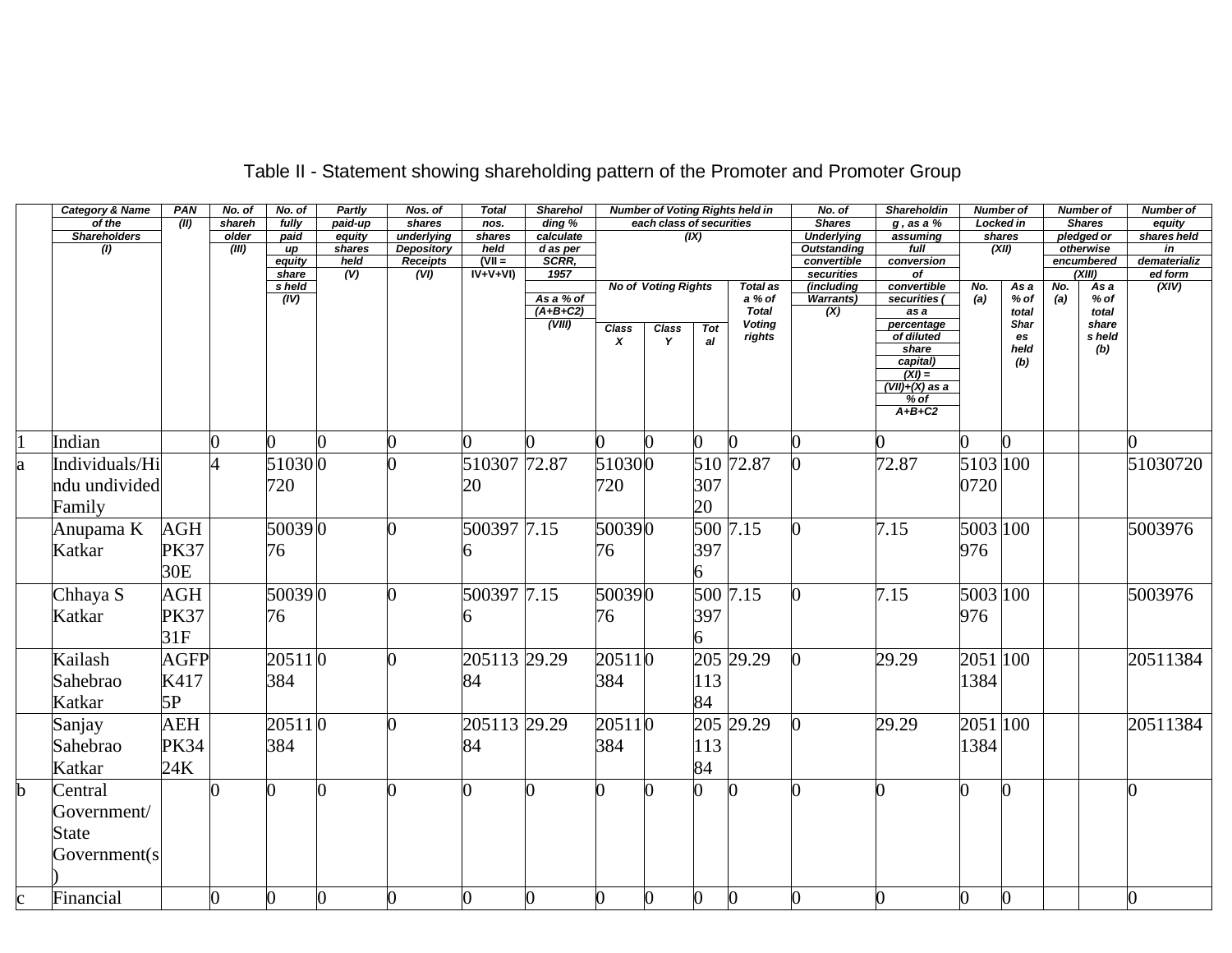|                         | Institutions/<br><b>Banks</b>                                                           |                |                |   |                    |                |               |   |                |                |       |                  |                |                |
|-------------------------|-----------------------------------------------------------------------------------------|----------------|----------------|---|--------------------|----------------|---------------|---|----------------|----------------|-------|------------------|----------------|----------------|
| $\mathbf d$             | Any Other<br>(specify)                                                                  | 0              | 0              | ∩ | 0                  |                | ∩             | n | $\overline{0}$ | $\mathbf{0}$   | ∩     | 0                | $\overline{0}$ | $\bf{0}$       |
|                         | Sub-Total<br>(A)(1)                                                                     |                | 510300<br>720  |   | 510307 72.87<br>20 |                | 510300<br>720 |   | 307<br>20      | 510 72.87      | 72.87 | 5103 100<br>0720 |                | 51030720       |
| $\overline{2}$          | Foreign                                                                                 | $\overline{0}$ | $\overline{0}$ | 0 | 0                  | $\overline{0}$ | 0             |   | 0              | $\mathbf{0}$   |       | $\overline{0}$   | $\overline{0}$ | $\overline{0}$ |
| a                       | Individuals<br>(Non-<br>Resident<br>Individuals/<br>Foreign<br>Individuals)             |                |                |   |                    |                |               |   | 0              | n              |       |                  | 0              |                |
| $\mathbf b$             | Government                                                                              | $\overline{0}$ | $\overline{0}$ |   |                    | 0              |               | 0 | 0              | $\Omega$       |       | $\overline{0}$   | $\Omega$       | O              |
| $\mathbf c$             | Institutions                                                                            | $\overline{0}$ | 0              |   |                    |                |               |   | 0              | $\overline{0}$ |       |                  | 0              |                |
| $\overline{\mathbf{d}}$ | Foreign<br>Portfolio<br>Investor                                                        | $\Omega$       | ∩              |   |                    |                | ∩             |   | <sup>o</sup>   | ∩              |       |                  | $\Omega$       | O              |
| e                       | Any Other<br>(specify)                                                                  | ∩              |                |   |                    | 0              |               |   | 0              | <sup>0</sup>   |       | ∩                | $\bf{0}$       | <sup>o</sup>   |
|                         | Sub-Total<br>(A)(2)                                                                     | $\overline{0}$ | $\overline{0}$ | ∩ | 0                  | 0              | ∩             | 0 | $\overline{0}$ | $\bf{0}$       |       | $\overline{0}$   | $\mathbf{0}$   | $\overline{0}$ |
|                         | Total<br>Shareholding<br>of Promoter<br>and Promoter<br>Group $(A)=$<br>$(A)(1)+(A)(2)$ | $\overline{A}$ | 510300<br>720  | ∩ | 510307 72.87<br>20 |                | 510300<br>720 |   | 307<br>20      | 510 72.87      | 72.87 | 5103 100<br>0720 |                | 51030720       |

Table III - Statement showing shareholding pattern of the Public shareholder

| Category & Name     | <b>PAN</b> | Nos. of | No. of | Partly  | Nos. of         | Total         | Sharehol     | Number of Voting Rights held in | No. of            | Total       | Number of | <b>Number of</b> | <b>Number of</b> |
|---------------------|------------|---------|--------|---------|-----------------|---------------|--------------|---------------------------------|-------------------|-------------|-----------|------------------|------------------|
| of the              | (II)       | shareh  | fullv  | paid-up | shares          | nos.          | ding %       | each class of securities        | <b>Shares</b>     | shareholdin | Locked in | Shares           | equity           |
| <b>Shareholders</b> |            | olde    | paio   | equity  | underlvina      | shares        | calculate    | (IX)                            | <b>Underlying</b> | . as a %    | shares    | pledged or       | shares held      |
| (1)                 |            | (III)   |        | shares  | Depository      | held          | d as per     |                                 | Outstanding       | assuming    | (XII)     | otherwise        | in               |
|                     |            |         | eauitv | held    | <b>Receipts</b> | $VII =$       | <b>SCRR.</b> |                                 | convertible       | full        |           | encumbered       | dematerializ     |
|                     |            |         | share  |         | (VI)            | $IV + V + VI$ | 1957         |                                 | securities        |             |           | (XIII)           | ed form          |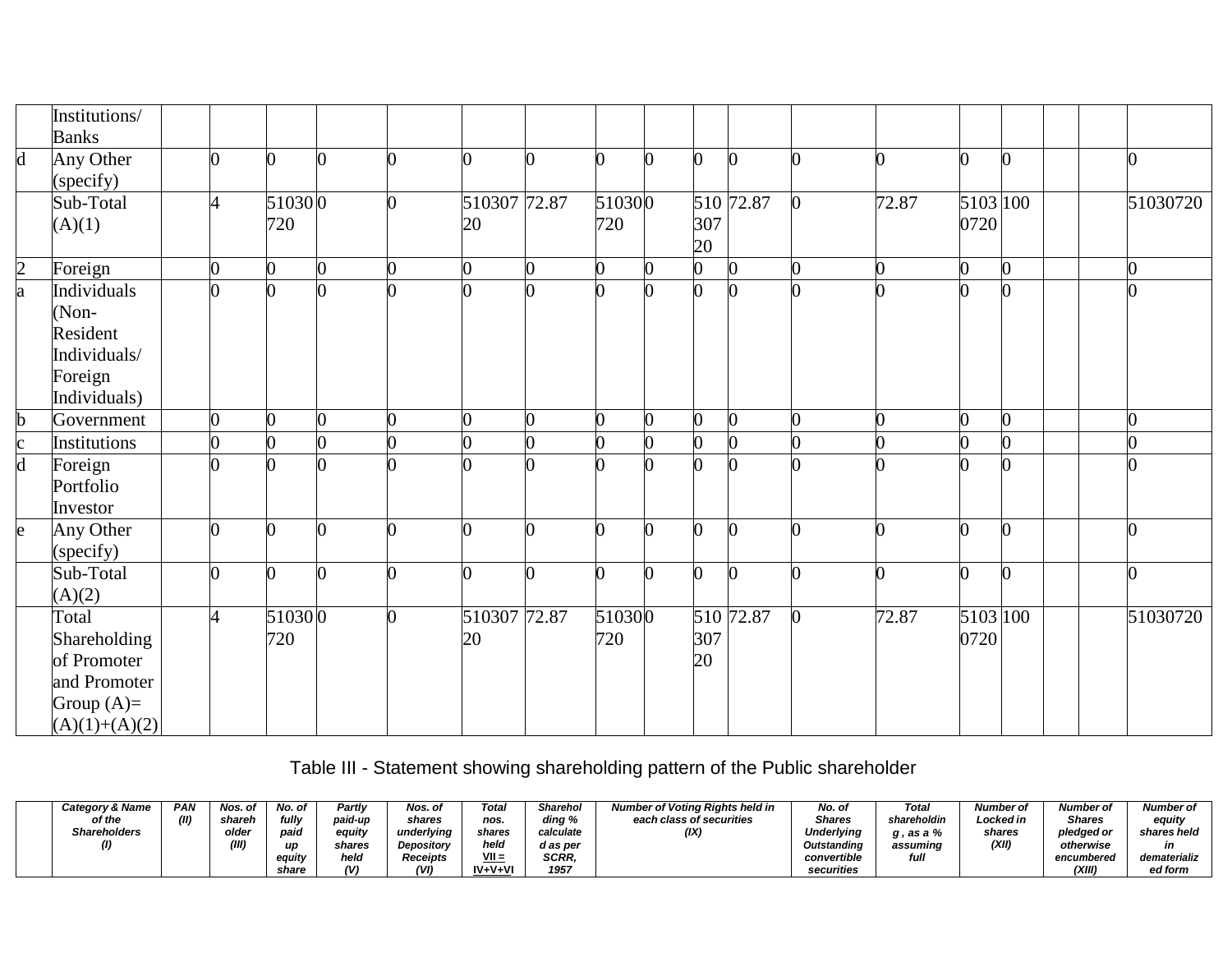|             |                                                                                          |                    |    | s held<br>(IV) |              |             | As a % of<br>$(A+B+C2)$<br><b>VIII</b> |                                  | <b>No of Voting Rights</b> |                      | <b>Total as</b><br>a % of<br><b>Total</b> | (including<br>Warrants)<br>(X) | conversion<br>of<br>convertible                                      | No.<br>(a) | As a<br>$%$ of<br>total   | No.<br>(No<br>$\mathbf{t}$                      | As a<br>$%$ of<br>total                           | (XIV)   |
|-------------|------------------------------------------------------------------------------------------|--------------------|----|----------------|--------------|-------------|----------------------------------------|----------------------------------|----------------------------|----------------------|-------------------------------------------|--------------------------------|----------------------------------------------------------------------|------------|---------------------------|-------------------------------------------------|---------------------------------------------------|---------|
|             |                                                                                          |                    |    |                |              |             |                                        | <b>Class</b><br>$\boldsymbol{x}$ | <b>Class</b><br>Y          | Tot<br>al            | <b>Voting</b><br>rights                   |                                | securities<br>(as a<br>percentage<br>of diluted<br>share<br>capital) |            | Shar<br>es<br>held<br>(b) | ap<br>pli<br>ca<br>ble<br>$\overline{ }$<br>(a) | share<br>s held<br>(Not<br>applic<br>able)<br>(b) |         |
|             | Institutions                                                                             |                    | n  | $\overline{0}$ | $\Omega$     |             |                                        | 0                                |                            | O.                   |                                           |                                |                                                                      | 0          | $\overline{0}$            | $\overline{0}$                                  | $\bf{0}$                                          |         |
| a           | Mutual<br>Funds/                                                                         |                    | 10 | 206400<br>97   |              | 206409 2.95 |                                        | 206400<br>97                     |                            | 206 2.95<br>409      |                                           |                                | 2.95                                                                 |            | $\overline{0}$            |                                                 |                                                   | 2064097 |
| $\mathbf b$ | Venture<br>Capital Funds                                                                 |                    | O  | 0              | ⋂            |             |                                        | 0                                |                            | 0                    | <sup>0</sup>                              |                                | ∩                                                                    |            | $\overline{0}$            |                                                 |                                                   | 0       |
| $\mathbf c$ | Alternate<br>Investment<br>Funds                                                         |                    | 0  | $\Omega$       | 0            |             |                                        | 0                                | ∩                          | O                    | O                                         |                                |                                                                      |            | 0                         |                                                 |                                                   | 0       |
| $\mathbf d$ | Foreign<br>Venture<br>Capital<br>Investors                                               |                    |    | 366540<br>10   | 0            | 366541 5.23 |                                        | 366540<br>10                     |                            | 366 5.23<br>541      |                                           |                                | 5.23                                                                 |            | 0                         |                                                 |                                                   | 3665410 |
|             | Sequoia<br>Capital India<br>Investment<br><b>Holdings III</b>                            | AAK<br>CS96<br>45Q |    | 366540<br>10   | O            | 366541 5.23 |                                        | 366540<br>10                     |                            | 366 5.23<br>541      |                                           |                                | 5.23                                                                 | n          | $\overline{0}$            |                                                 |                                                   | 3665410 |
| e           | Foreign<br>Portfolio<br>Investors                                                        |                    | 11 | 243980<br>56   | 0            | 243985 3.48 |                                        | 243980<br>56                     |                            | 243 3.48<br>985<br>6 |                                           |                                | 3.48                                                                 |            | $\overline{0}$            |                                                 |                                                   | 2439856 |
|             | National<br>Westminster<br><b>Bank Plc As</b><br>Trustee Of<br>The Jupiter<br>India Fund | AAB<br>TT48<br>62E |    | 90000 0        | <sup>o</sup> | 900000 1.29 |                                        | 900000                           |                            | 900<br>000           | 1.29                                      |                                | 1.29                                                                 |            | $\Omega$                  |                                                 |                                                   | 900000  |
|             | Financial<br>Institutions/<br><b>Banks</b>                                               |                    | 4  | 141660         | 0            | 141668.2    |                                        | 141660                           |                            | 141<br>668           | $\overline{.2}$                           |                                | $\overline{c}$                                                       | O          | $\overline{0}$            |                                                 |                                                   | 141668  |
| g           | Insurance<br>Companies                                                                   |                    |    | 484030<br>0    | 0            | 484030.69   |                                        | 484030<br>0                      |                            | 484.69<br>030        |                                           |                                | .69                                                                  | O.         | $\overline{0}$            |                                                 |                                                   | 484030  |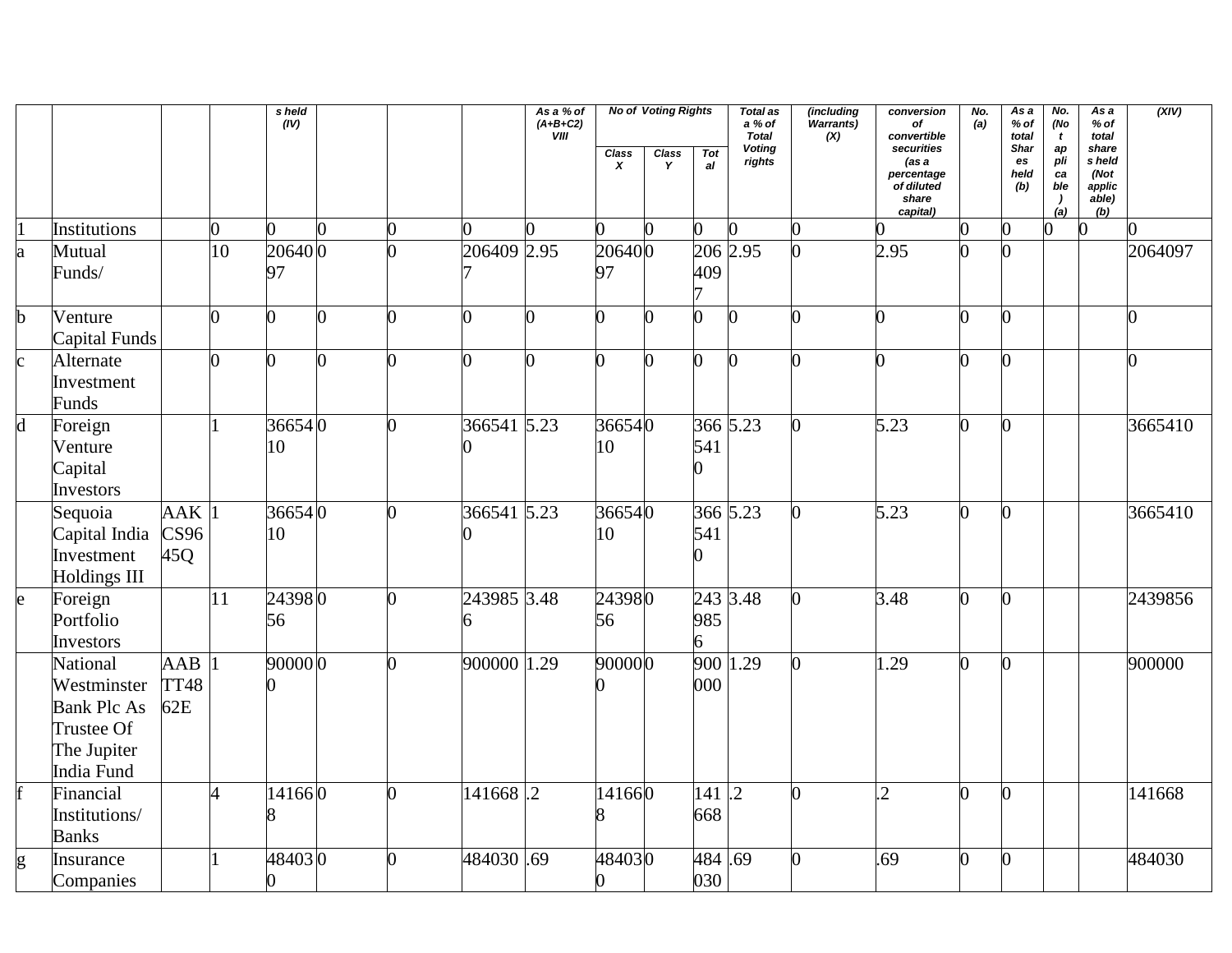| h                        | Provident       | $\overline{0}$  | 0      | O  | $\overline{0}$ | 0              | 0        | 0      | 0 | $\theta$       | 0            |   | ∩     | O.             | $\mathbf{0}$   |          |              | 0              |
|--------------------------|-----------------|-----------------|--------|----|----------------|----------------|----------|--------|---|----------------|--------------|---|-------|----------------|----------------|----------|--------------|----------------|
|                          | Funds/          |                 |        |    |                |                |          |        |   |                |              |   |       |                |                |          |              |                |
|                          | Pension         |                 |        |    |                |                |          |        |   |                |              |   |       |                |                |          |              |                |
|                          | Funds           |                 |        |    |                |                |          |        |   |                |              |   |       |                |                |          |              |                |
|                          | Any Other       | $\overline{0}$  | 0      | O. | 0              | 0              | O.       | 0      | 0 | $\overline{0}$ | <sup>0</sup> |   | ⋂     | $\Omega$       | O.             |          |              | $\overline{0}$ |
|                          | (specify)       |                 |        |    |                |                |          |        |   |                |              |   |       |                |                |          |              |                |
|                          |                 |                 |        |    |                |                |          |        |   |                | 879 12.55    |   |       | $\overline{0}$ |                |          |              |                |
|                          | Sub-Total       | $\overline{27}$ | 879500 |    | 0              | 879506 12.55   |          | 879500 |   |                |              |   | 12.55 |                | $\mathbf{0}$   |          |              | 8795061        |
|                          | (B)(1)          |                 | 61     |    |                |                |          | 61     |   | 506            |              |   |       |                |                |          |              |                |
|                          |                 |                 |        |    |                |                |          |        |   |                |              |   |       |                |                |          |              |                |
| $\overline{2}$           | Central         | $\overline{0}$  | 0      | 0  | $\overline{0}$ | 0              | 0        | 0      | 0 | 0              | $\mathbf{0}$ |   | 0     | $\Omega$       | $\overline{0}$ |          |              | $\overline{0}$ |
|                          | Government/     |                 |        |    |                |                |          |        |   |                |              |   |       |                |                |          |              |                |
|                          | <b>State</b>    |                 |        |    |                |                |          |        |   |                |              |   |       |                |                |          |              |                |
|                          | Government(s)   |                 |        |    |                |                |          |        |   |                |              |   |       |                |                |          |              |                |
|                          | )/ President of |                 |        |    |                |                |          |        |   |                |              |   |       |                |                |          |              |                |
|                          | India           |                 |        |    |                |                |          |        |   |                |              |   |       |                |                |          |              |                |
|                          | Sub-Total       | $\overline{0}$  | 0      | O  | 0              | $\Omega$       | $\Omega$ | 0      | 0 | $\overline{0}$ | $\Omega$     | ∩ | ∩     | $\overline{0}$ | $\overline{0}$ |          |              | $\overline{0}$ |
|                          | (B)(2)          |                 |        |    |                |                |          |        |   |                |              |   |       |                |                |          |              |                |
| $\overline{3}$           | Non-            | $\overline{0}$  | 0      | O  | $\overline{0}$ | O.             | ∩        | 0      | 0 | $\overline{0}$ | $\Omega$     |   | ∩     | $\Omega$       | $\Omega$       | $\Omega$ | $\mathbf{0}$ | $\overline{0}$ |
|                          | institutions    |                 |        |    |                |                |          |        |   |                |              |   |       |                |                |          |              |                |
| a                        | Individuals -   | 65434 65271 0   |        |    | O              | 652714 9.32    |          | 652710 |   |                | 652 9.32     |   | 9.32  | 5564.85        |                | $\Omega$ | $\mathbf{0}$ | 6527141        |
|                          |                 |                 | 42     |    |                | 2              |          | 42     |   | 714            |              |   |       | 4              |                |          |              |                |
|                          |                 |                 |        |    |                |                |          |        |   | $\overline{2}$ |              |   |       |                |                |          |              |                |
|                          | Individual      | 65412 521640    |        |    | O.             | 521643 7.45    |          | 521640 |   | 521            | 7.45         |   | 7.45  | 1604.31        |                |          |              | 5216429        |
|                          | shareholders    |                 | 30     |    |                |                |          | 30     |   | 643            |              |   |       |                |                |          |              |                |
|                          | holding         |                 |        |    |                |                |          |        |   |                |              |   |       |                |                |          |              |                |
|                          | nominal share   |                 |        |    |                |                |          |        |   |                |              |   |       |                |                |          |              |                |
|                          | capital up to   |                 |        |    |                |                |          |        |   |                |              |   |       |                |                |          |              |                |
|                          | Rs. 2 lakhs.    |                 |        |    |                |                |          |        |   |                |              |   |       |                |                |          |              |                |
| $\overline{\mathrm{ii}}$ | Individual      | 22              | 131070 |    | 0              | 131071 1.87    |          | 131070 |   | 131            | 1.87         |   | 1.87  | 3960 3.02      |                |          |              | 1310712        |
|                          | shareholders    |                 | 12     |    |                |                |          | 12     |   | 071            |              |   |       |                |                |          |              |                |
|                          | holding         |                 |        |    |                |                |          |        |   |                |              |   |       |                |                |          |              |                |
|                          |                 |                 |        |    |                |                |          |        |   |                |              |   |       |                |                |          |              |                |
|                          | nominal share   |                 |        |    |                |                |          |        |   |                |              |   |       |                |                |          |              |                |
|                          | capital in      |                 |        |    |                |                |          |        |   |                |              |   |       |                |                |          |              |                |
|                          | excess of Rs.   |                 |        |    |                |                |          |        |   |                |              |   |       |                |                |          |              |                |
|                          | 2 lakhs.        |                 |        |    |                |                |          |        |   |                |              |   |       |                |                |          |              |                |
| $\mathbf b$              | <b>NBFCs</b>    | $\overline{0}$  | 0      | 0  | 0              | $\overline{0}$ | $\bf{0}$ | 0      | 0 | 0              | $\Omega$     |   | ∩     | $\overline{0}$ | $\mathbf{0}$   |          |              | $\overline{0}$ |
|                          | registered      |                 |        |    |                |                |          |        |   |                |              |   |       |                |                |          |              |                |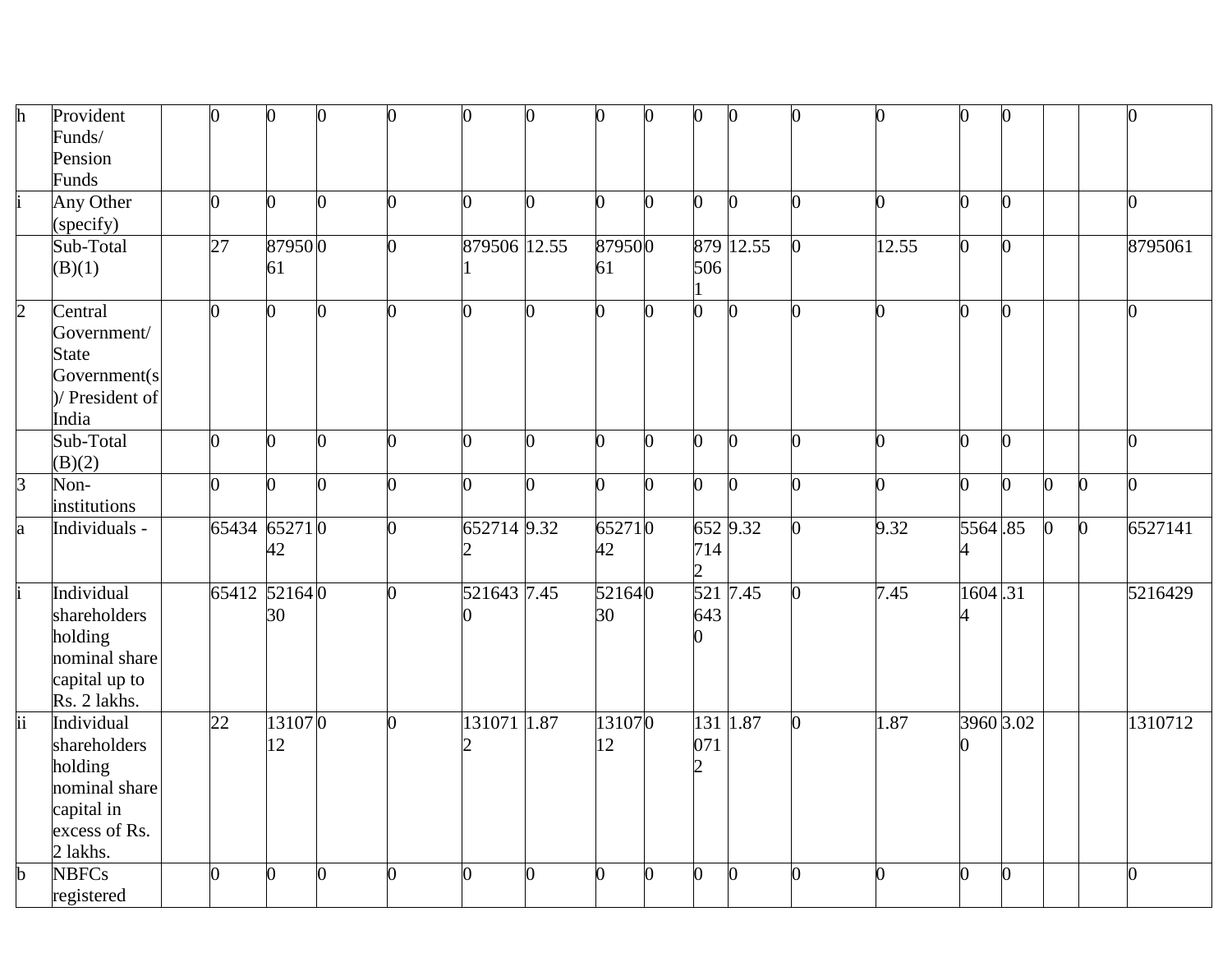|                         | with RBI            |                 |               |          |   |                |                |        |   |          |           |    |       |           |   |   |          |
|-------------------------|---------------------|-----------------|---------------|----------|---|----------------|----------------|--------|---|----------|-----------|----|-------|-----------|---|---|----------|
| $\mathbf{c}$            | Employee            | ∩               | በ             | 0        |   | 0              | O              |        |   | 0        |           |    |       | $\Omega$  |   | ∩ |          |
|                         | Trusts              |                 |               |          |   |                |                |        |   |          |           |    |       |           |   |   |          |
| $\overline{\mathbf{d}}$ | Overseas            | 0               | 0             | 0        | ∩ | $\overline{0}$ | 0              |        |   | 0        |           |    |       | 0         |   |   |          |
|                         | Depositories        |                 |               |          |   |                |                |        |   |          |           |    |       |           |   |   |          |
|                         | (holding DRs)       |                 |               |          |   |                |                |        |   |          |           |    |       |           |   |   |          |
|                         | (balancing          |                 |               |          |   |                |                |        |   |          |           |    |       |           |   |   |          |
|                         | figure)             |                 |               |          |   |                |                |        |   |          |           |    |       |           |   |   |          |
| e                       | Any Other           | 5560            | 367790        |          | ∩ | 367799 5.25    |                | 367790 |   |          | 367 5.25  | O. | 5.25  | 9100 2.47 |   |   | 3677995  |
|                         | (specify)           |                 | 95            |          |   | 15             |                | 95     |   | 799<br>5 |           |    |       |           |   |   |          |
|                         | Foreign             |                 | 200           | $\Omega$ | 0 | 200            | $\overline{0}$ | 200    | n | $200\,0$ |           | ∩  | n.    | 0         | n |   | 200      |
|                         | <b>Nationals</b>    |                 |               |          |   |                |                |        |   |          |           |    |       |           |   |   |          |
|                         | Hindu               | 4531            | 371560        |          | 0 | 371562.53      |                | 371560 |   | 371.53   |           |    | .53   | 0         |   |   | 371562   |
|                         | Undivided           |                 |               |          |   |                |                |        |   | 562      |           |    |       |           |   |   |          |
|                         | Family              |                 |               |          |   |                |                |        |   |          |           |    |       |           |   |   |          |
|                         | Non Resident        | $\overline{43}$ | 167530        |          | 0 | 16753          | .02            | 167530 |   | 167.02   |           |    | .02   | 0         | 0 |   | 16753    |
|                         | Indians (Non        |                 |               |          |   |                |                |        |   | 53       |           |    |       |           |   |   |          |
|                         | Repat)              |                 |               |          |   |                |                |        |   |          |           |    |       |           |   |   |          |
|                         | <b>Non Resident</b> | 117             | 382810        |          |   | 38281          | .05            | 382810 |   | 382.05   |           |    | .05   | 0         |   |   | 38281    |
|                         | Indians             |                 |               |          |   |                |                |        |   | 81       |           |    |       |           |   |   |          |
|                         | (Repat)             |                 |               |          |   |                |                |        |   |          |           |    |       |           |   |   |          |
|                         | Clearing            | 481             | 565830        |          | 0 | 565830.81      |                | 565830 |   | 565.81   |           |    | .81   | 0         | 0 |   | 565830   |
|                         | Member              |                 |               |          |   |                |                |        |   | 830      |           |    |       |           |   |   |          |
|                         | <b>Bodies</b>       | 387             | 268530        |          | 0 | 268536 3.83    |                | 268530 |   |          | 268 3.83  |    | 3.83  | 9100 3.39 |   |   | 2685369  |
|                         | Corporate           |                 | 69            |          |   | Q              |                | 69     |   | 536      |           |    |       |           |   |   |          |
|                         |                     |                 |               |          |   |                |                |        |   | 9        |           |    |       |           |   |   |          |
|                         | Sub-Total           |                 | 70994 10205 0 |          | 0 | 102051 14.57   |                | 102050 |   |          | 102 14.57 |    | 14.57 | 1466 1.44 |   |   | 10205136 |
|                         | (B)(3)              |                 | 137           |          |   | 37             |                | 137    |   | 051      |           |    |       | 44        |   |   |          |
|                         |                     |                 |               |          |   |                |                |        |   | 37       |           |    |       |           |   |   |          |
|                         | Total Public        | 71021           | 19000 0       |          |   | 190001 27.12   |                | 190000 |   |          | 190 27.12 |    | 27.12 | 1466.77   |   |   | 19000197 |
|                         | Shareholding        |                 | 198           |          |   | 98             |                | 198    |   | 001      |           |    |       | 44        |   |   |          |
|                         | $(B)=$              |                 |               |          |   |                |                |        |   | 98       |           |    |       |           |   |   |          |
|                         | $(B)(1)+(B)(2)$     |                 |               |          |   |                |                |        |   |          |           |    |       |           |   |   |          |
|                         | $+(B)(3)$           |                 |               |          |   |                |                |        |   |          |           |    |       |           |   |   |          |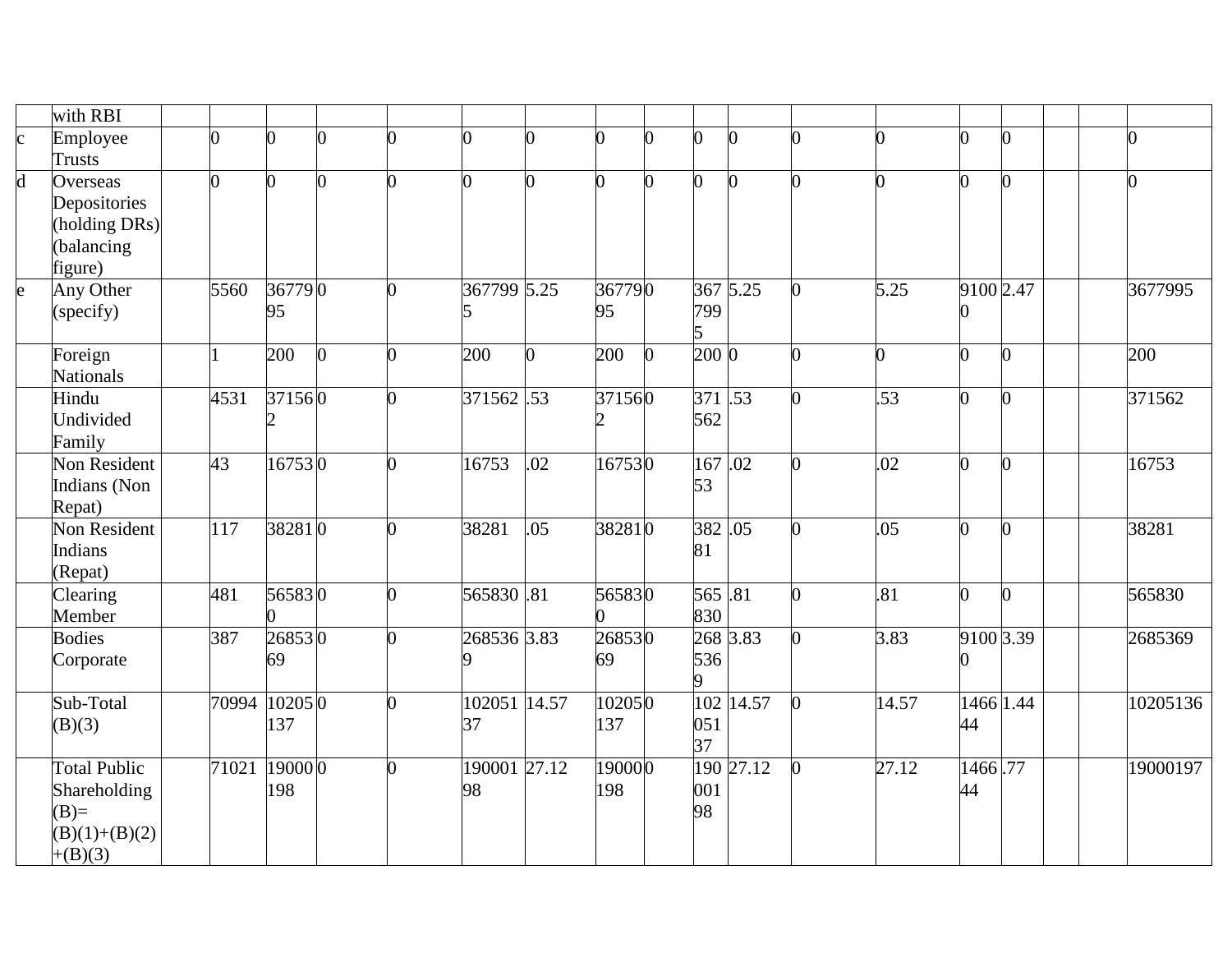|                | <b>Category &amp; Name</b> | <b>PAN</b>    | No. of | No. of | <b>Partly</b>             | Nos. of           | Total no. | <b>Sharehol</b>      |       |                            |     | <b>Number of Voting Rights held in</b> | No. of             | <b>Total</b>         |     | <b>Number of</b>     |           | <b>Number of</b> | <b>Number of</b>          |
|----------------|----------------------------|---------------|--------|--------|---------------------------|-------------------|-----------|----------------------|-------|----------------------------|-----|----------------------------------------|--------------------|----------------------|-----|----------------------|-----------|------------------|---------------------------|
|                | of the                     | $\sqrt{(II)}$ | shareh | fully  | paid-up                   | shares            | shares    | $\overline{diag\%}$  |       | each class of securities   |     |                                        | <b>Shares</b>      | shareholdin          |     | <b>Locked in</b>     |           | <b>Shares</b>    | equity                    |
|                | <b>Shareholders</b>        |               | older  | paid   | equity                    | underlying        | held      | calculate            |       |                            | (X) |                                        | <b>Underlying</b>  | $g$ , as a $\%$      |     | shares               |           | pledged or       | shares held               |
|                | $\left( l\right)$          |               | (III)  | up     | shares                    | <b>Depository</b> | $(VII =$  | d as per             |       |                            |     |                                        | <b>Outstanding</b> | assuming             |     | (XII)                |           | otherwise        | in                        |
|                |                            |               |        | equity | held                      | <b>Receipts</b>   | $IV+V+VI$ | SCRR,                |       |                            |     |                                        | convertible        | $f$ ull              |     |                      |           | encumbered       | dematerializ              |
|                |                            |               |        | share  | $\overline{(\mathsf{V})}$ | (VI)              |           | 1957                 |       |                            |     |                                        | securities         | conversion           |     |                      |           | (XIII)           | ed form                   |
|                |                            |               |        | s held |                           |                   |           | As a % of            |       | <b>No of Voting Rights</b> |     | <b>Total as</b>                        | (including         | of                   | No. | As a                 | No.       | As a             | (XIV)                     |
|                |                            |               |        | (IV)   |                           |                   |           | $(A+B+C2)$<br>(VIII) |       |                            |     | a % of<br><b>Total</b>                 | <b>Warrants</b> )  | convertible          |     | % of                 | (No       | $%$ of           | $\sqrt{N}$<br>Applicable) |
|                |                            |               |        |        |                           |                   |           |                      |       |                            |     | <b>Voting</b>                          | (X)                | securities (<br>as a |     | total<br><b>Shar</b> | t         | total<br>share   |                           |
|                |                            |               |        |        |                           |                   |           |                      | Class | Class                      | Tot | rights                                 |                    | percentage           |     | es                   | aр<br>pli | s held           |                           |
|                |                            |               |        |        |                           |                   |           |                      | x     | Y                          | al  |                                        |                    | of diluted           |     | held                 | ca        | (Not             |                           |
|                |                            |               |        |        |                           |                   |           |                      |       |                            |     |                                        |                    | share                |     |                      | ble       | applic           |                           |
|                |                            |               |        |        |                           |                   |           |                      |       |                            |     |                                        |                    | capital)             |     |                      |           | able)            |                           |
|                |                            |               |        |        |                           |                   |           |                      |       |                            |     |                                        |                    | (XI)                 |     |                      |           |                  |                           |
|                | Custodian/DR               |               |        |        |                           |                   |           |                      | 0     |                            |     |                                        |                    |                      |     |                      |           |                  |                           |
|                |                            |               |        |        |                           |                   |           |                      |       |                            |     |                                        |                    |                      |     |                      |           |                  |                           |
|                | Holder                     |               |        |        |                           |                   |           |                      |       |                            |     |                                        |                    |                      |     |                      |           |                  |                           |
| $\overline{2}$ | Employee                   |               |        |        |                           |                   |           |                      |       |                            |     |                                        |                    |                      |     |                      |           |                  |                           |
|                | <b>Benefit Trust</b>       |               |        |        |                           |                   |           |                      |       |                            |     |                                        |                    |                      |     |                      |           |                  |                           |
|                |                            |               |        |        |                           |                   |           |                      |       |                            |     |                                        |                    |                      |     |                      |           |                  |                           |
|                | (under SEBI                |               |        |        |                           |                   |           |                      |       |                            |     |                                        |                    |                      |     |                      |           |                  |                           |
|                |                            |               |        |        |                           |                   |           |                      |       |                            |     |                                        |                    |                      |     |                      |           |                  |                           |
|                | (Share based               |               |        |        |                           |                   |           |                      |       |                            |     |                                        |                    |                      |     |                      |           |                  |                           |
|                | Employee                   |               |        |        |                           |                   |           |                      |       |                            |     |                                        |                    |                      |     |                      |           |                  |                           |
|                |                            |               |        |        |                           |                   |           |                      |       |                            |     |                                        |                    |                      |     |                      |           |                  |                           |
|                | Benefit)                   |               |        |        |                           |                   |           |                      |       |                            |     |                                        |                    |                      |     |                      |           |                  |                           |
|                | Regulations,               |               |        |        |                           |                   |           |                      |       |                            |     |                                        |                    |                      |     |                      |           |                  |                           |
|                |                            |               |        |        |                           |                   |           |                      |       |                            |     |                                        |                    |                      |     |                      |           |                  |                           |
|                | 2014)                      |               |        |        |                           |                   |           |                      |       |                            |     |                                        |                    |                      |     |                      |           |                  |                           |
|                | <b>Total Non-</b>          |               |        |        |                           |                   |           |                      | 0     |                            |     |                                        |                    |                      |     | 0                    |           |                  |                           |
|                | Promoter-                  |               |        |        |                           |                   |           |                      |       |                            |     |                                        |                    |                      |     |                      |           |                  |                           |
|                |                            |               |        |        |                           |                   |           |                      |       |                            |     |                                        |                    |                      |     |                      |           |                  |                           |
|                | Non Public                 |               |        |        |                           |                   |           |                      |       |                            |     |                                        |                    |                      |     |                      |           |                  |                           |
|                | Shareholding               |               |        |        |                           |                   |           |                      |       |                            |     |                                        |                    |                      |     |                      |           |                  |                           |
|                | $(C)=$                     |               |        |        |                           |                   |           |                      |       |                            |     |                                        |                    |                      |     |                      |           |                  |                           |
|                |                            |               |        |        |                           |                   |           |                      |       |                            |     |                                        |                    |                      |     |                      |           |                  |                           |
|                | $(C)(1)+(C)(2)$            |               |        |        |                           |                   |           |                      |       |                            |     |                                        |                    |                      |     |                      |           |                  |                           |

# Table IV - Statement showing shareholding pattern of the Non Promoter- Non Public shareholder

Table II- Unclaim Details

|                            | Details of Shares which remain unclaimed may be given here along with details such as number of shareholders, |
|----------------------------|---------------------------------------------------------------------------------------------------------------|
|                            | outstanding shares held in demat/unclaimed suspense account, voting rights which are frozen etc.              |
| <b>No. of shareholders</b> | No of share held                                                                                              |